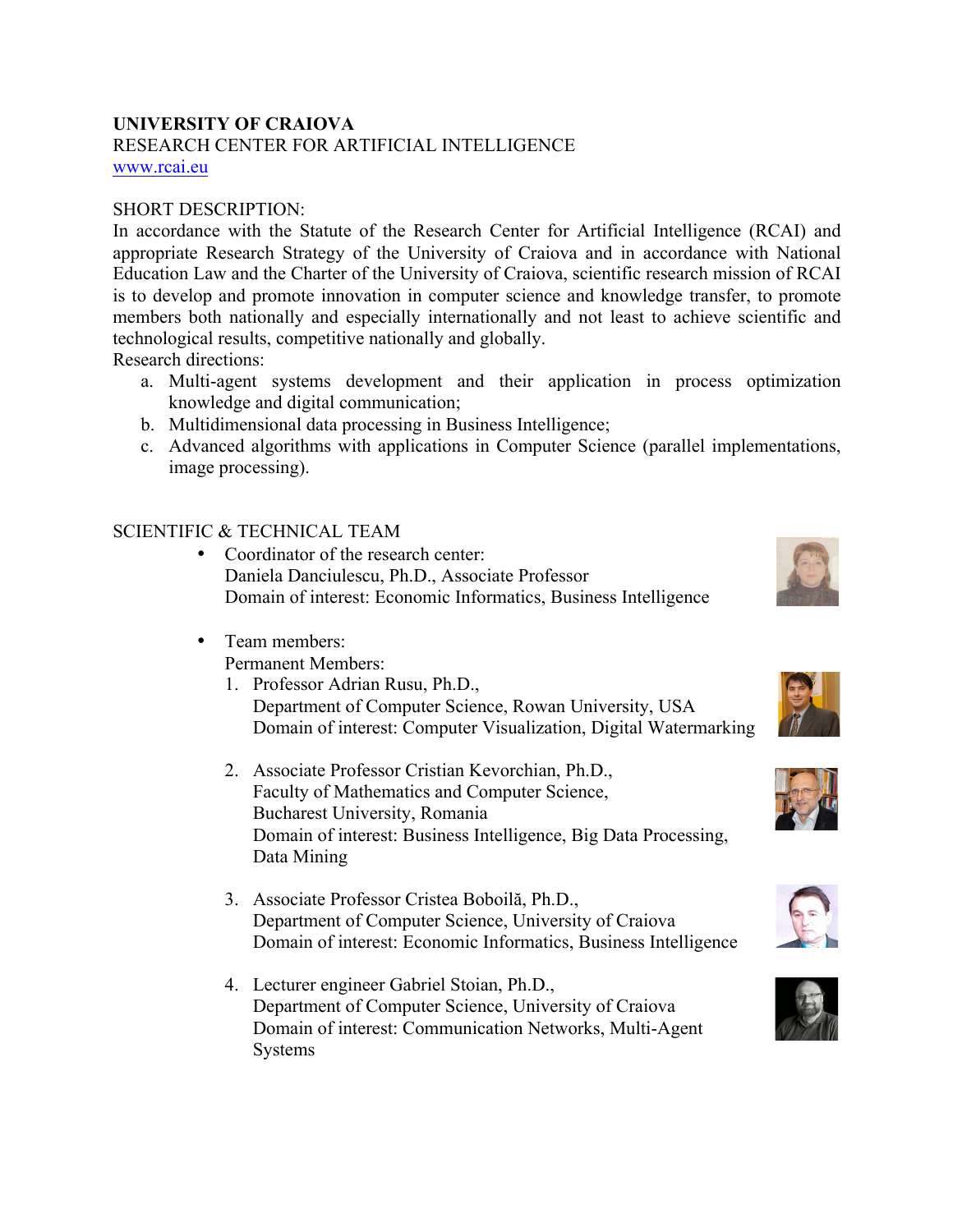- 5. Lecturer Claudiu Ionuț Popîrlan, Ph.D. Department of Computer Science, University of Craiova Domain of interest: Multi-Agent Systems, Web Technologies
- 6. Lecturer Cristina Popîrlan, Ph.D. Department of Computer Science, University of Craiova Domain of interest: Advanced Algorithms, Numerical Analysis
- 7. Assistant Professor Irina Tudor (Preda), Ph.D. Department of Computer Science, University of Craiova
- 8. Assistant Professor Cristian Dinu, Ph.D. Department of Computer Science, University of Craiova









#### Associate Members:

- 1. Associate Professor Dumitru Ebâncă, Ph.D., University of Craiova
- 2. Associate Professor Mihai Perebinos, Technical University of Moldova, Chisinau, Republic of Moldova
- 3. Ph.D. Mihai Istrate, Romania
- 4. Ph.D. Sorin Dincă, "Spiru Haret" University, Romania
- 5. Ph.D. student Daniel Ebâncă, University of Craiova

### **SERVICES**

- Name of the service: Optimization of Communication Networks
- Short description: Analysis of transmitted information and elaboration of metrics used for evaluation and comparing of communication infrastructures; Traffic modeling and generation; Testing, validation, and certification of communication devices/infrastructures; Using of intelligent techniques (intelligent agents, expert systems, knowledge bases, etc.) for analysis and diagnosis of communication networks.
- Specialist/Contact person: Dr. Gabriel Stoian (gstoian@ucv.ro), Dr. Claudiu Popirlan (popirlan@ucv.ro)
- Public access (contact address, cost, etc.): www.rcai.eu
- Name of the service: Big Data Analysis
- Short description: Development of frameworks, tools, applications for big data analysis and their transformation in intelligible information and targeted knowledge; Using of Business Intelligence for making decisions.
- Specialist/Contact person: Dr. Cristian Kevorkian (ck@fmi.unibuc.ro), Dr. Daniela Danciulescu (danadanciulescu@gmail.com)
- Public access (contact address, cost, etc.): www.rcai.eu